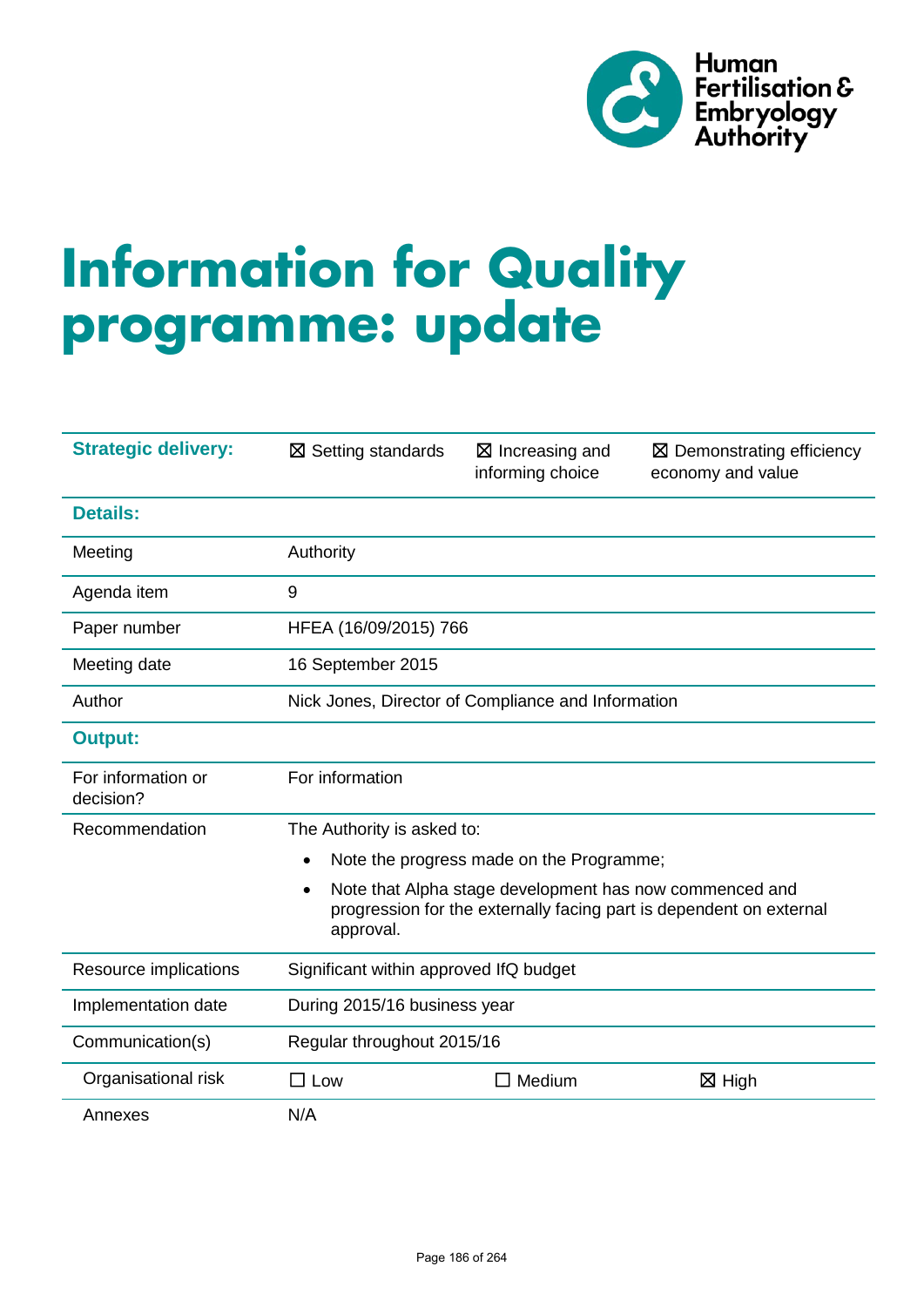# **1. Background**

- **1.1.** The Information for quality (IfQ) programme encompasses:
	- The redesign of our website and Choose a Fertility Clinic (CaFC) function.
	- The redesign of the 'Clinic Portal' (used for interacting with clinics) and combining it with data submission functionality that is currently provided in our separate EDI (Electronic Data Interchange) system (used by clinics to submit treatment data to the HFEA)
	- A revised dataset and data dictionary which will be approved by the Standardisation Committee for Care Information (SCCI)
	- A revised Register of treatments, which will include the migration of historical data contained within the existing Register
	- The redesign of our main internal systems that comprise the Authority's Register and supporting IT processes.
- **1.2.** Given the importance of the programme to the Authority's strategy, updates on progress are provided to each meeting of the Authority and approval for direction and actions sought. This brief paper updates Members on key actions and emergent issues since the last meeting. Despite the holiday season, the period since the last meeting of the Authority has been a busy one.

## **2. Working with suppliers**

- **2.1.** The procurement process of selecting suppliers to work with us is now complete, having been on the verge of completion at the last meeting. We selected Reading Room to work with us on five outward facing contracts.
- **2.2.** This work has mobilised successfully and three 'sprints' (usually a two-week period of activity) have now been completed, including a phase known as Discovery+ where we finalise users' expectations of the new systems. We engaged Informed Solutions to work with us on the first sprint in relation to internal systems, to establish an important suite of technical governance requirements, and to develop a detailed 'resourced plan.'
- **2.3.** We are completing the latter aspect of the work internally as we hold most of the necessary knowledge. There will be a need to procure additional expertise – in relation to internal system work - as the programme progresses although this will be relatively small scale and will not require a lengthy procurement process. The programme is proceeding in line with budgetary expectations. That said, it is likely (although not problematic) that expenditure will extend to the next financial year.

# **3. 'Alpha' stage**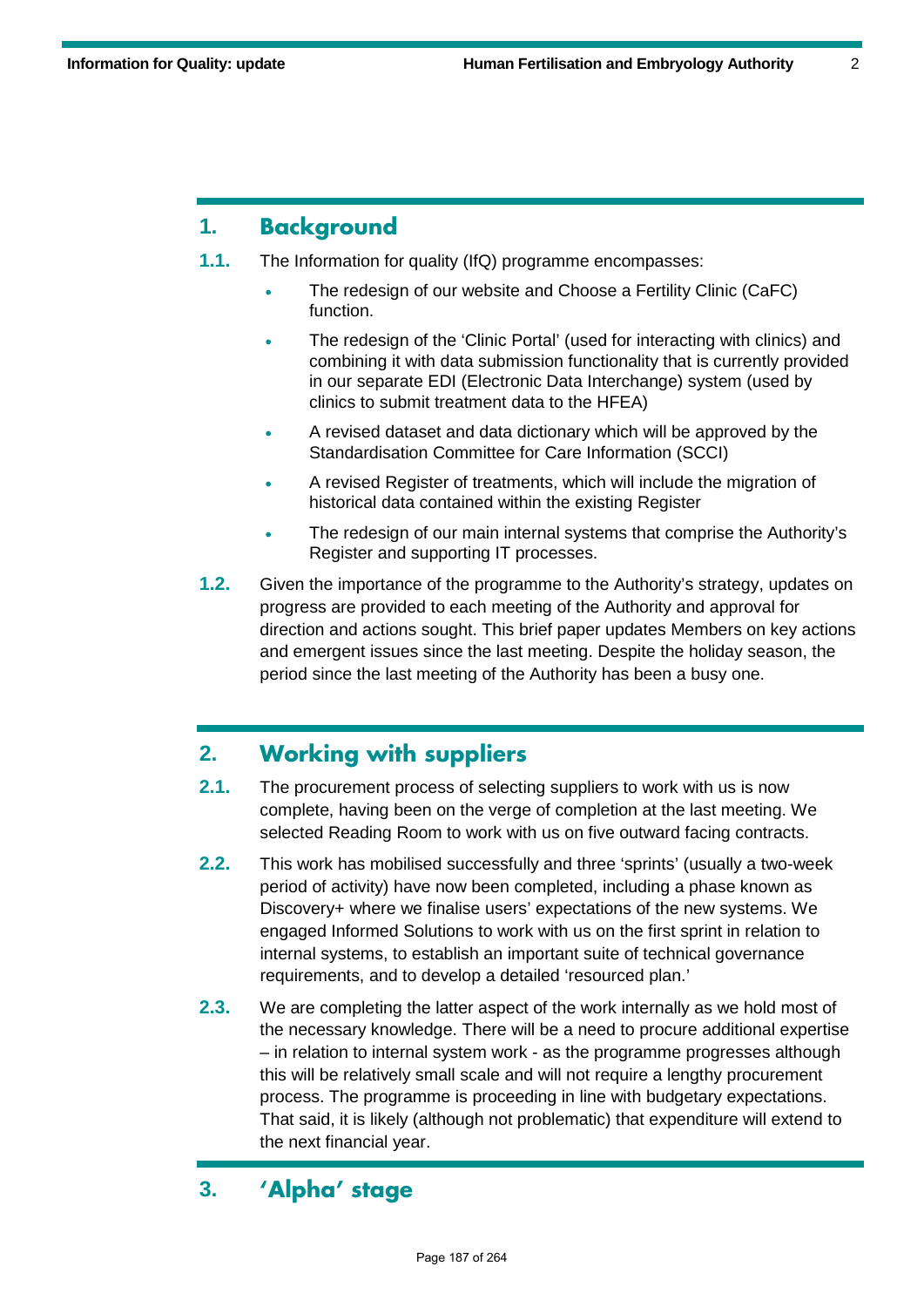- **3.1.** As Members have previously been advised, the externally facing part of the programme cannot proceed beyond 'Alpha' (proof of concept) stage until approvals in line with Government Digital Standards have been granted by the Department of Health.
- **3.2.** Alpha stage development has now commenced and is expected to be of 8 week's duration with a formal decision expected in November 2015.
- **3.3.** That said, we are in active discussions with DH colleagues in advance of that and who are happy to provide informal indications along the way. This is a positive development.

### **4. Data migration**

- **4.1.** As we have previously highlighted data migration as a big risk to the programme. We have therefore taken a careful approach to this task, including commissioning a company expert in this area to help us develop a strategy and the steps that need to be put in place. As stated above, all relevant information in the current Register (20 years' of treatment data) must be transferred to the new Register structure. An important milestone has been reached relating to the current dataset.
- **4.2.** We have identified current data fields that map to the proposed new structure, itself consistent with our new 'data dictionary.' We have also established the quality threshold required for that data to meet – that is completeness. A substantial amount of work has been undertaken by the team to quantify how much of the current dataset meets the necessary quality thresholds (circa 98%) – and the effort that will be necessary to 'cleanse' the data to this quality. We are hopeful that much of that effort can be taken care of internally.
- **4.3.** Inevitably, though, we will require clinics to undertake some cleansing work and we are starting a process of engagement with them such they are aware of this well in advance and can schedule this around their usual activities. We expect the bulk of this work to take place from October 2015 and completed by next Spring, 2016.
- **4.4.** The Authority is reminded that data migration is often a key feature of work such as this, and one we have categorised as high risk. We are clear that we will not implement a new system of data submission until the data migration strategy has been completely satisfied. This commitment introduces a degree of uncertainty as regards a published timetable for implementation (see below).

#### **5. Implementation**